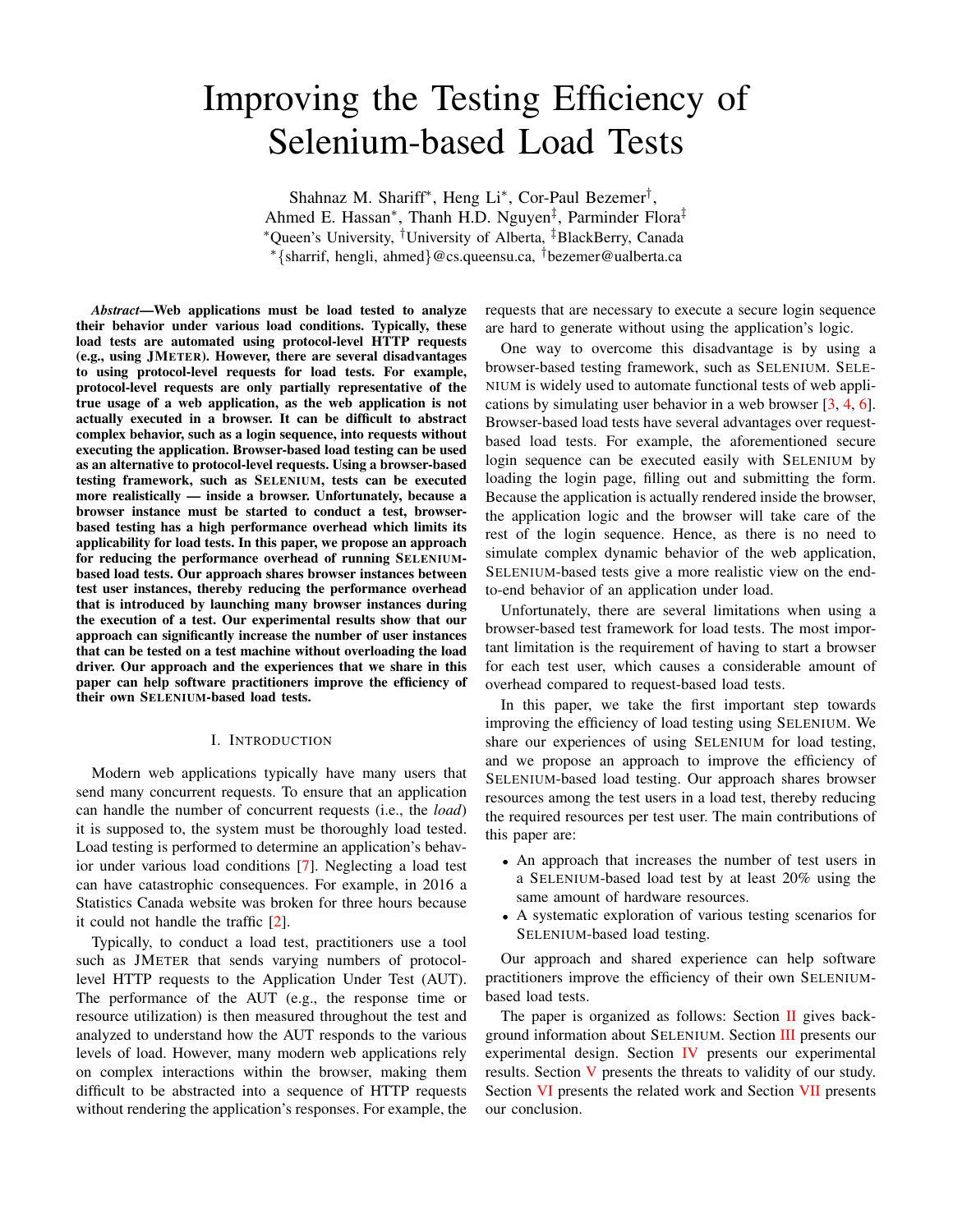```
# launch browser using Chromedriver
driver = webdriver.Chrome("/path/to/chromedriver")
# go to URL
driver.get("http://example.com/")
# locate element using XPATH
more_information_link = driver.\
     find_element_by_xpath("/html/body/div/p[2]/a")
# click on the element
more_information_link.click()
```
Code Listing 1: A SELENIUM test example.

#### II. LOAD TESTING USING SELENIUM

 $SELENIUM<sup>1</sup>$  is a browser automation tool that is used to test the functionality of a web application by simulating the user's interactions with an actual browser. SELENIUM provides an API with which a tester can specify and replay a test scenario automatically in a modern web browser (such as Google Chrome, Mozilla Firefox or Safari). To allow for automated testing in command line-based environments (e.g., for continuous integration environments), SELENIUM supports headless browsers which provide the same functionality as regular browsers without a graphical user interface.

Listing 1 shows an example of a SELENIUM test scenario. First, a browser is opened by the SELENIUM WebDriver, the SELENIUM component that controls the browser. Second, the web application is loaded and an element on the page (a link) is located using an XPath query. Finally, the WebDriver clicks on the link.

Although SELENIUM is predominantly used for functional testing of web applications, it can be used for load tests as well. To use SELENIUM for load tests, multiple browsers are launched simultaneously (one for each user in the test). Unfortunately, this introduces considerable performance overhead, limiting the applicability of SELENIUM for load tests. In this paper, we investigate how we can improve the efficiency of executing a SELENIUM test, thereby taking an important step towards making SELENIUM more appealing for conducting load tests.

#### III. EXPERIMENTAL SETUP

In this section, we describe the experimental setup that we used to investigate how we can improve the efficiency of executing a test in SELENIUM. In particular, we describe our AUT, the test environment, the design of our load test, and the way in which we monitor the resource usage during the test.

#### *A. Application Under Test*

We use RoundCube<sup>2</sup> version 1.3.4 as our AUT. RoundCube is an open-source email client of which the front-end runs in a browser while providing an application-like user interface. It provides features such as MIME support, address book, folder manipulation, message searching and spell checking. We chose RoundCube because its front-end makes extensive use of the AJAX technology (i.e., dynamic loading of web

2https://roundcube.net/



Fig. 1: Our test environment.

page content) for its user interface, for example, for its dragand-drop message management.

# *B. Test Environment*

Figure 1 shows our test environment. Our test environment consisted of two dedicated desktop machines: a load driver and an AUT server. SELENIUM and the front-end of RoundCube (i.e., inside of a web browser) were executed from the same machine (i.e., the load driver), as SELENIUM must interact with the browser instances. The load driver consisted of an AMD Phenom desktop with 6 cores (2.70 GHz) and 8GB of RAM running Ubuntu 16.04. We ran SELENIUM tests using Google Chrome version 69 and the Chrome WebDriver version 2.37. We deployed RoundCube's back-end on the second machine (i.e., the AUT server) running Ubuntu Linux version 14.04, Nginx version 1.4.6, MySQL version 5.5.47 and PHP version 7.0.27. We used Postfix and Dovecot as our SMTP and IMAP servers. The back-end was installed on an Intel Core i7 (3.6 GHz) desktop with 8 cores and 16GB of RAM.

#### *C. Load Test Design*

Test Suite. In order to test our AUT, we created a test suite that consists of eight tasks covering the typical actions that are performed in an email client: composing an email, replying to an email, replying to everyone in an email, forwarding an email, viewing an email, browsing contacts, deleting an email and permanently deleting an email. Login and logout actions are added to the beginning and the end of each task, respectively.

In our load test, we simulate the scenario in which multiple users connect to an email server and perform email tasks through their web browsers. We initialized the mailbox and contacts of each user with 250 emails and 5 contacts to have a fully functioning email service.

Test Schedule. We based our test schedule on the MMB3 benchmark (Messaging Application Programming Interface Messaging Benchmark), which was designed by Microsoft for measuring the performance of Microsoft Exchange installations. Although the benchmark itself was retired in 2008 [11], the test schedule provides a realistic mix of tasks that are performed by users of an email application. The MMB3 benchmark specifies the number of times that each task is performed during a day, modelled around a typical user's working day of eight hours. According to the benchmark, 295 tasks are scheduled to run in an 8-hour period  $(5)$ . In our study, we reduce the overall execution time while keeping the

<sup>1</sup>https://www.seleniumhq.org/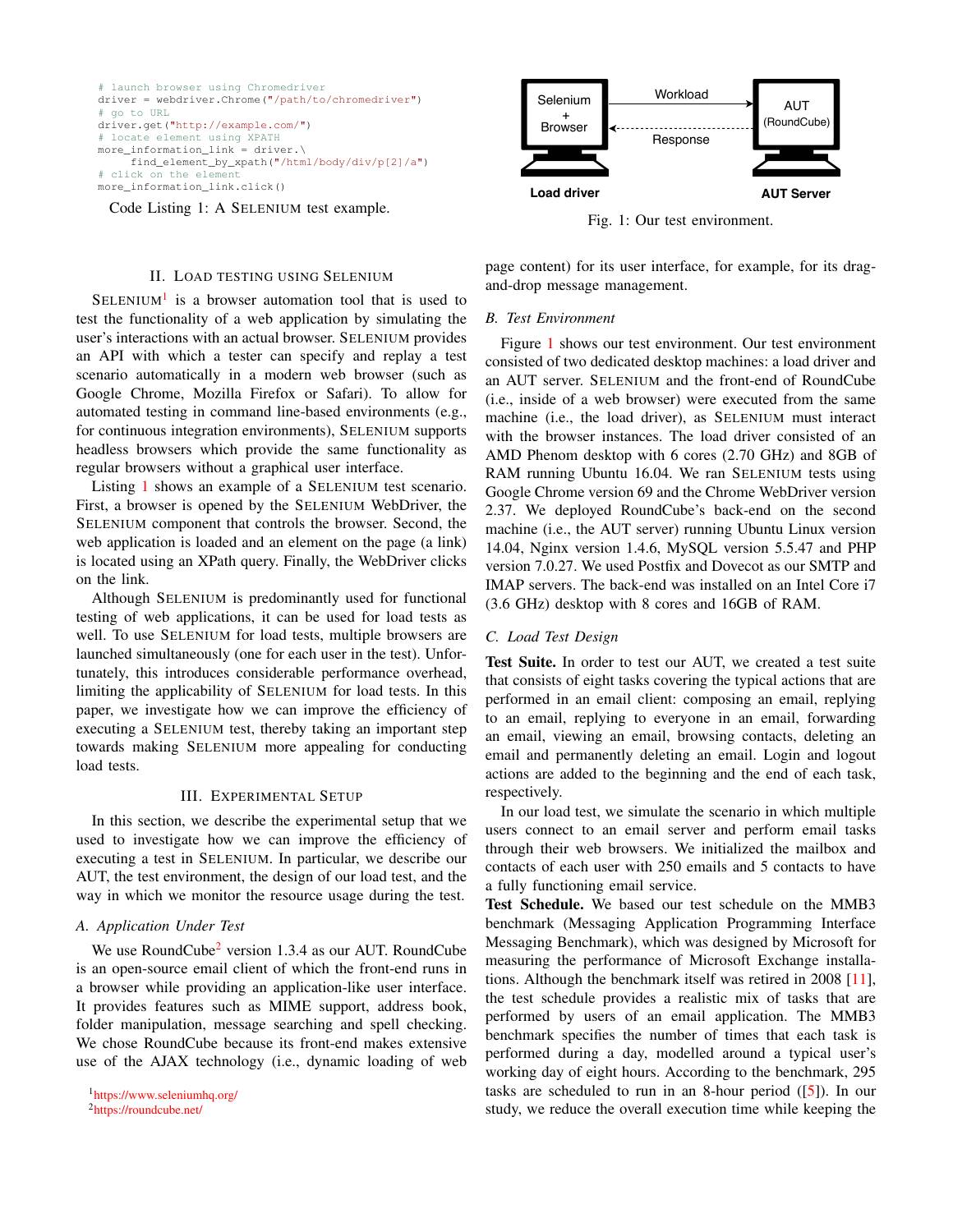

Fig. 2: The *one-user-per-browser* setting.

same intensity of tasks as performed in the MMB3 schedule. Specifically, we run 19 tasks in a 30-minute period. Each of these 19 tasks is randomly chosen (with repetition) from the 8 email tasks as specified by MMB3. Each of the tasks is randomly scheduled within the testing period using a uniform distribution. In a purely random schedule, one task might be scheduled immediately after another. However, in realistic usage, users always finish one task before starting another. Therefore, we set a minimum gap of 30 seconds between the scheduled time of two consecutive tasks. Prior to starting a load test, every user's mailbox is cleared and loaded with new emails. This initialization step is done to ensure that all emails in the mailboxes have the same status (i.e., "unread") when starting the test.

### *D. Configurations for Executing a Load Test*

As explained in Section II, SELENIUM employs browsers to test a web application.Traditionally, one dedicated browser instance is opened for each user instance (e.g., each user of the email application in our load test). However, this approach is very resource-heavy. In this paper, we experiment with several configurations for executing a load test. In particular, we vary (1) the number of users per browser instance and (2) the type of browser instance that is used. Table I gives an overview of the configuration settings that we used in our study. Below we describe each setting.

*1) The number of users per browser instance:* We use two settings for the number of users per browser instance. In the *one-user-per-browser* setting, which is traditionally used in SELENIUM load tests, there is one dedicated browser instance for each user that remains open while there are still tasks left for the user to execute. This setting is depicted by Figure 2.

In this paper, we propose the *many-users-per-browser* setting, in which a browser instance is shared between users in the load test. In this setting, a scheduler is employed that selects the next task to execute and assigns it to a browser instance from a pool of available browser instances. The scheduler has a separate thread for each browser instance in the pool. The rationale behind this setting is that in the *one-user-per-browser* setting, there is a considerable amount of idle time in which a browser is not used (and hence is wasting resources). In the *many-users-per-browser* setting, a user can execute a task during the idle time of other users of the browser.

Sharing browsers between users. To share browsers between user instances, we first combine the schedules of all the user



Fig. 3: Merging the scheduled tasks of two user instances into a common list of tasks.



Fig. 4: The *many-users-per-browser* setting.

instances in a common list of tasks. The tasks in the common list are sorted based on their scheduled starting time (starting from the earliest task). Figure 3 shows how the tasks are gathered from three user instances to form a common list of tasks.

The scheduler selects the next task from the common list, and executes it in an available browser instance (as illustrated in Figure 4). Figure 5 shows how a task is selected and assigned to a browser. While a browser is executing a task, it is removed from the pool of available browsers. Once the task is finished, the browser is added back to the pool. One can experiment with the size of the pool of available browsers to make optimal use of the available resources. The process of assigning tasks to available browsers are running in multi threads (the number of threads is equal to the number of available browsers), such that all the browsers are continually running the tasks in parallel until all the tasks in the common list are executed.

To avoid conflicts between user tasks (e.g., when reading and deleting an email at the same time for a user), the scheduler also maintains a pool of available users. When a user task is assigned to a browser instance, that user is removed from the available pool. When the user for a scheduled task is not available, the scheduler selects the next task from the task list. The current task is not ignored; it is selected later when the user for the task becomes available.

*2) The type of browser instance:* As shown in Table I, we use three settings for the type of browser instances in our experiments. In the *regular browser* setting, we use the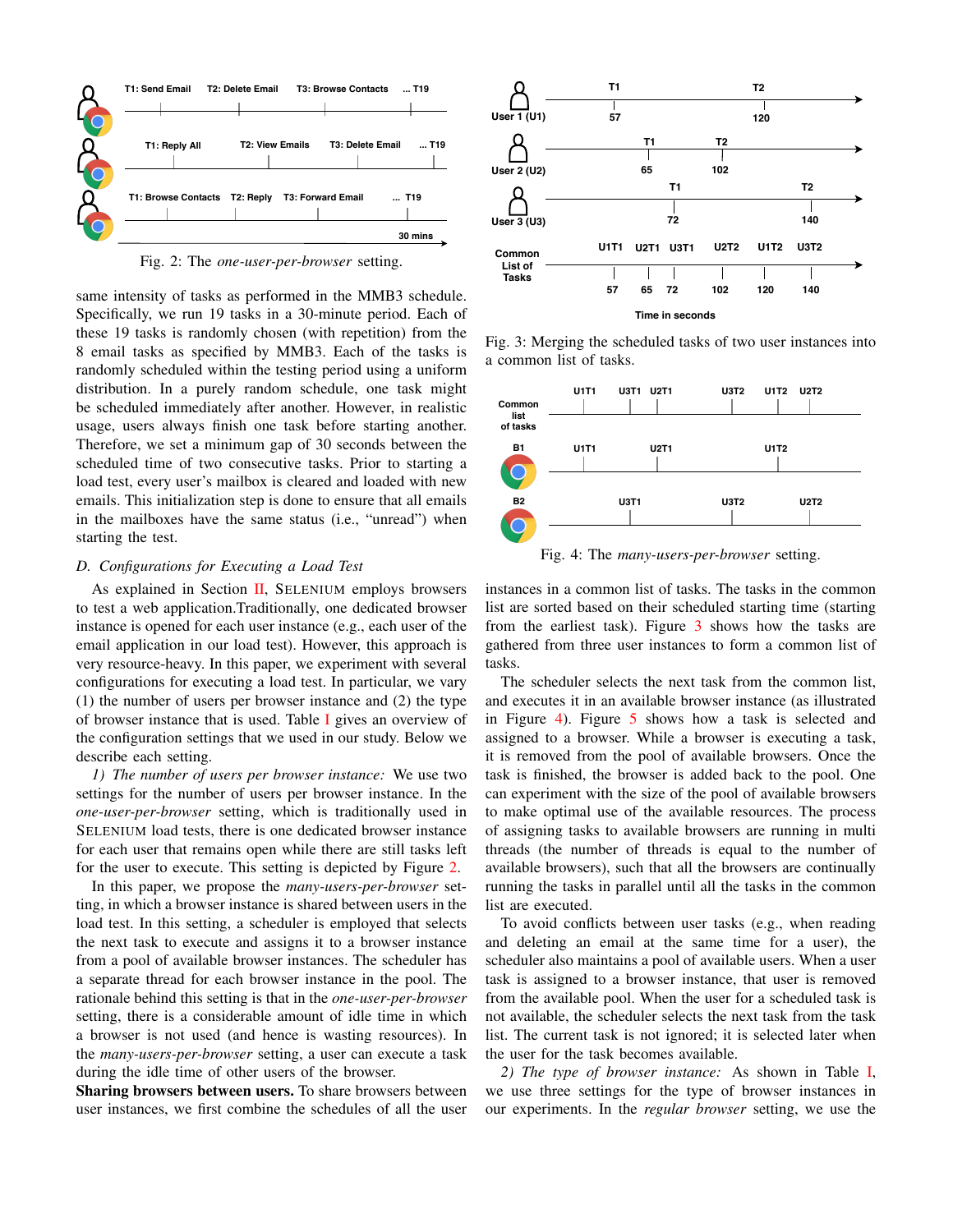|                      | Concept                                  | <b>Definition</b>                                                      |  |  |
|----------------------|------------------------------------------|------------------------------------------------------------------------|--|--|
| Number of users      | One per browser                          | A dedicated browser instance is started for each user instance         |  |  |
| per browser instance | Many per browser (our proposed approach) | Browsers are shared among several user instances                       |  |  |
| Type of browser      | Regular browser                          | A regular browser (e.g., Google Chrome)                                |  |  |
|                      | Headless browser                         | A simplified browser without a graphical user interface                |  |  |
|                      | XVFB browser                             | A regular browser with its display transferred to an in-memory display |  |  |

TABLE I: The configuration settings for executing a load test that are used in our study.



Fig. 5: Our process of assigning a task from the common task list to an available browser. The process is running in multi threads (the number of threads is equal to the number of available browsers).

Chrome browser. In the *headless browser* setting, we use the headless version of the Chrome browser. As not all modern browsers have headless versions, we also consider the XVFB *browser* setting in our experiments, which is considered an alternative to the headless approach [1]. In the XVFB *browser* setting, we use a regular Chrome browser of which the display is transferred to an in-memory display using the XVFB application.

#### *E. Performance Metrics for Monitoring the Resource Usage*

To compare the aforementioned configurations for executing a load test, we use the following metrics.

• The CPU & memory usage. The combined CPU and memory usage of the load testing processes (SELENIUM, Chrome, ChromeDriver, and XVFB when using XVFB browsers) running on our load driver machine. We monitor the CPU and memory using the pidstat<sup>3</sup> application. We calculate the median and the 95th percentile values of the CPU and memory usage recorded at every second. The median resource usage values give an overall estimate of the used resources during a load test, while the 95th percentile values show the spikes of resource usage (or peak usage). We also monitor the overall system CPU and memory usage, using the  $\text{sar}^4$  application, to understand the overall status of the load driver system.

• Error ratio. The error ratio is the proportion of tasks with execution errors. We assume that the implementation of the load test tasks is functionally correct for one user. Hence, if errors occur during the execution of a task during the load test, it is likely that these errors are caused by the load. We use the error ratio as the primary metric for determining the maximum number of user instances that can run on a load driver.

*•* Delay ratio. The delay ratio captures the proportion of tasks that missed their scheduled starting time. When the load driver is overloaded, tasks may take longer to finish, which could cause the next tasks to get delayed (i.e., miss their scheduled starting time). In order to follow the test schedule, we need to minimize the proportion of delayed tasks (i.e., less than 5%).

*•* Maximum number of error-free user instances. The maximum number of error-free user instances is the maximum number of user instances that can run on the load driver machine without overloading it. We increase the number of user instances in the load test until these thresholds are reached to identify the maximum number of error-free user instances. We repeat the load test five times to reduce variation in the measurements. We identify the maximum number of user instances when the median error ratio is 0 and the median delay ratio is less than 5% among the five repetitions. We use a different random schedule for each repetition to ensure that the results are not biased towards a certain task schedule. The random schedules are recorded to ensure that the same

<sup>3</sup>https://linux.die.net/man/1/pidstat

<sup>4</sup>https://linux.die.net/man/1/sar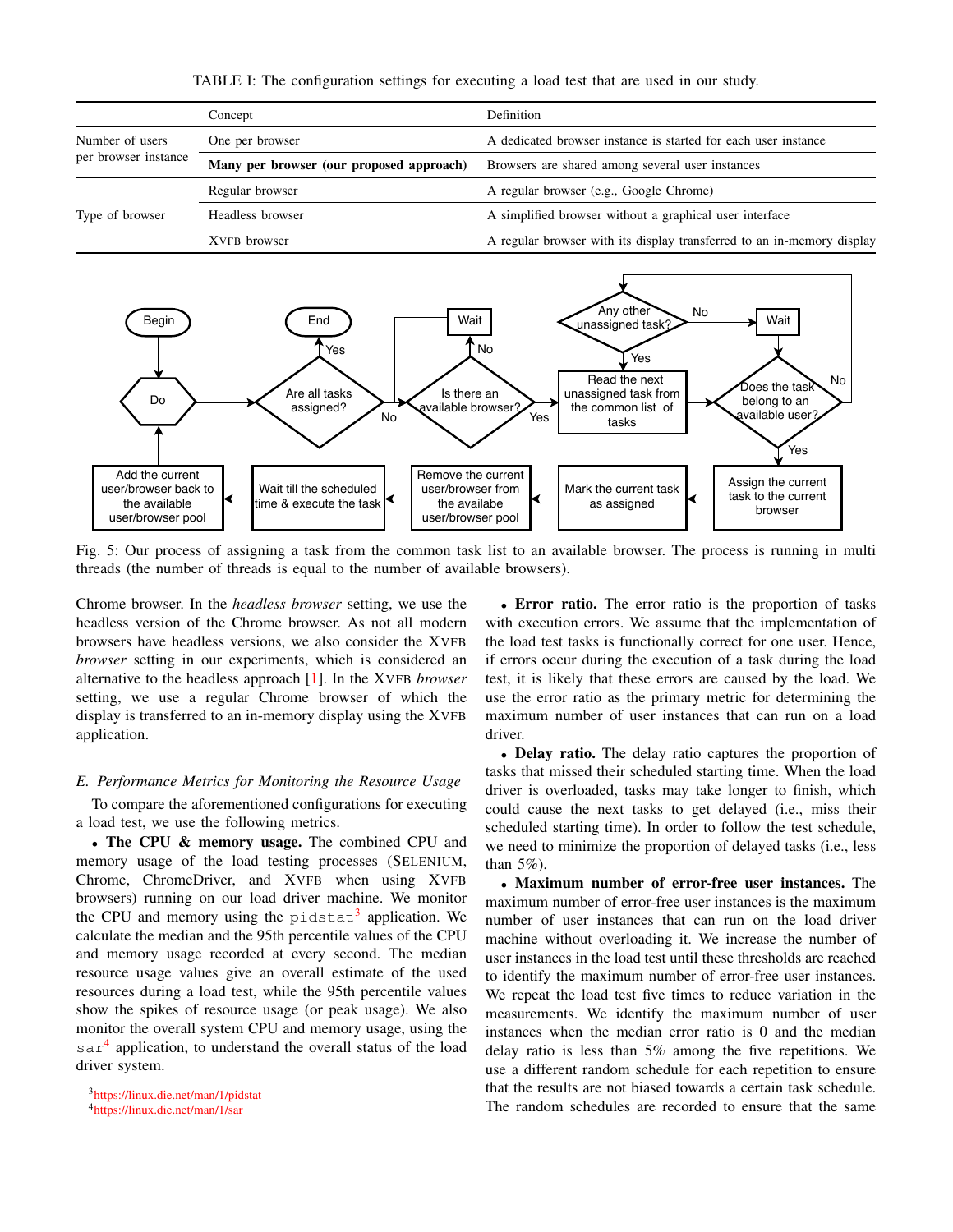TABLE II: The resource usage of the load test for each configuration setting for the type of browser instance.

| Browser type    | Median CPU $(\% )$ | Median memory $(\%)$ |  |
|-----------------|--------------------|----------------------|--|
| <b>Headless</b> | 49                 |                      |  |
| Regular         | 121                | 12                   |  |
| <b>XVFB</b>     | 92                 |                      |  |

schedules are used across different experimental settings.

### IV. STUDYING THE RESOURCE USAGE OF SELENIUM-BASED LOAD TESTS

In this section we present our experimental results. First, we study the resource usage of SELENIUM-based load tests for each configuration setting for the type of browser instance. Second, we study the resource usage of SELENIUM-based load tests for each configuration setting for the number of users per browser instance.

# *A. Studying the Resource Usage of Different Types of Browsers*

*Approach:* We run the load test discussed in Section III for all three configuration settings for the type of browser instance. To be able to compare the results across the settings, we fix the number of user instances to ten in this experiment. We launch a browser for each user instance. Hence, for each configuration setting, we start ten browser instances.

In addition, we study the resource usage of a *busy* and an *idle* browser for each browser type, to investigate how many resources are wasted by having idle browser instances. In this experiment, we run ten browser instances for ten minutes and monitor the resource usage. During these ten minutes, the busy browsers execute tasks one after another, and the idle browsers execute no tasks.

*Results:* SELENIUM-based load tests with headless browsers use the least resources in terms of CPU and memory. Table II shows the CPU and memory usage for each of the browser types. SELENIUM-based load tests with regular browsers use the most resources in terms of CPU and memory. Xfvb browsers use less resources than regular browsers but more resources than headless browsers. Hence, headless browsers are best suited for SELENIUM-based load testing in terms of resource usage. As regular browsers require considerably more resources, we focus the remainder of our study on headless browsers and XVFB browsers.

The peak resource usage of idle browsers is nonnegligible compared to the peak resource usage of busy browsers. Table III compares the results of running busy and idle browsers. The median CPU and memory usage shows that running an idle browser consumes significantly fewer resources than running a busy browser. For example, running busy headless browsers consumes a median value of 328% CPU while running idle headless browsers consumes only a median of 2% CPU. However, Table III also shows the 95thpercentile CPU and memory usage, which can be considered the peak resource usage. These peak numbers show that idle XVFB browsers consume a 95th-percentile memory of 14%,

TABLE III: The resource usage of headless and XVFB browsers in busy and idle status.

| Browser type    |                             | CPU usage $(\%)$ | Memory usage $(\% )$ |            |  |
|-----------------|-----------------------------|------------------|----------------------|------------|--|
|                 | Median                      | 95th perc.       | Median               | 95th perc. |  |
| Headless (busy) | 328                         | 454              | 28                   | 34         |  |
| Headless (idle) | $\mathcal{D}_{\mathcal{L}}$ | 67               |                      | 9          |  |
| XVFB (busy)     | 513                         | 547              | 46                   | 51         |  |
| XVFB (idle)     |                             | 76               |                      | 14         |  |

which is more than one-fourth of the 95th-percentile memory (51%) of busy XVFB browsers. The high peak resource usage of idle browsers suggests that sharing browsers could reduce the peak resource usage of SELENIUM-based load tests, as the total number of browsers would be reduced. As a result, the capability of the load driver for generating workload would be increased.

Headless browsers consume considerably less resources than other types of browser instances in SELENIUM-based load tests. In addition, even idle browsers can consume a significant amount of CPU and memory during a SELE-NIUM-based load test.

 $\overline{a}$ 

 $\overline{a}$ 

⇤

 $\overline{\phantom{0}}$ 

# *B. Studying the Resource Usage of Different Settings for the Number of Users per Browser*

*Approach:* In the remainder of this section, we study the resource usage of SELENIUM-based load tests using the *oneuser-per-browser* and *many-users-per-browser* configuration settings. In these experiments, we execute the load test as described in Section III. Hence, we keep increasing the user instances until we exceed the thresholds for the error and delay ratio.

*Results:* Sharing browsers in SELENIUM-based load tests increases the maximum number of error-free user instances by 20% when using headless browsers. The left side of Table IV shows the results of our experiments using headless browsers. The performance measures are the median values over the five repetitions of the load test (as discussed in Section III). For the *one-user-per-browser* setting, we started to see execution errors when the number of user instances reached 50. In comparison, for the *many-users-per-browser* setting (using 20 shared browsers), the error ratio was still zero when we ran 60 user instances on the same load driver. The delay ratio was zero in both cases. For 65 users, the performance metrics exceeded the thresholds for the error and delay ratio. Therefore, our proposed approach of sharing browsers increases the maximum number of error-free user instances from less than 50 to 60 (i.e., by at least 20%).

Table IV also shows the performance of the load tests with the *one-user-per-browser* and *many-users-per-browser* settings when both running 60 user instances using headless browsers. The median CPU, median memory, and 95th-percentile CPU usage is similar between the two settings. However, the *many-users-per-browser* setting uses significantly less 95thpercentile memory (41.4%) than the *one-user-per-browser*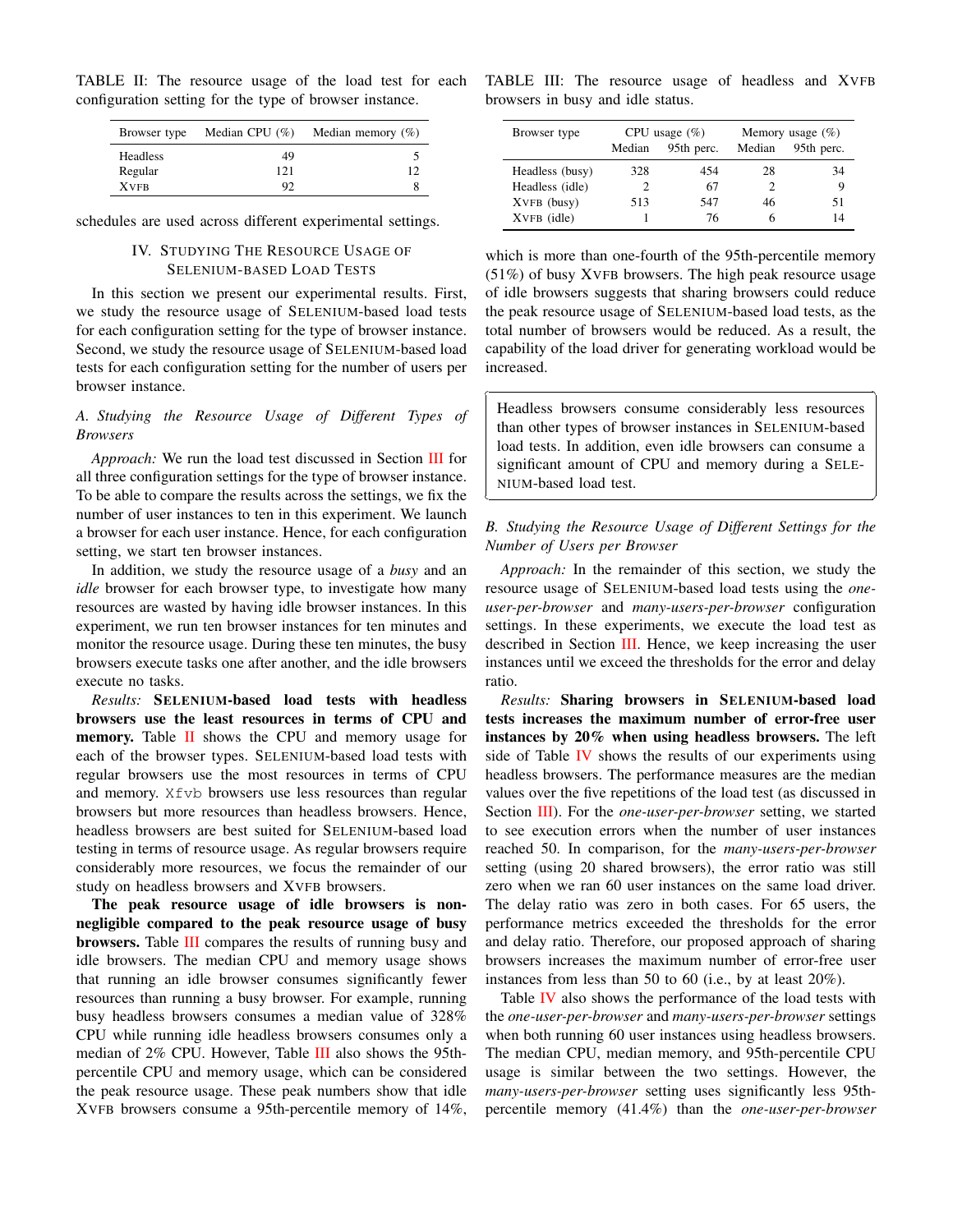TABLE IV: The performance of the load tests for each configuration setting for the number of users per browser, using headless and XVFB browsers. The threshold for determining whether the load driver is overloaded is 0% for the error ratio and 5% for the delay ratio.

|                               | Headless browsers                       |                                         |                                           | XVFB browsers                           |                                         |                                           |
|-------------------------------|-----------------------------------------|-----------------------------------------|-------------------------------------------|-----------------------------------------|-----------------------------------------|-------------------------------------------|
|                               | One user<br>per browser<br>$(50$ users) | One user<br>per browser<br>$(60$ users) | Many users<br>per browser<br>$(60$ users) | One user<br>per browser<br>$(18$ users) | One user<br>per browser<br>$(22$ users) | Many users<br>per browser<br>$(22$ users) |
| Error ratio                   | 0.1                                     | 1.6                                     | 0.0                                       | 0.9                                     | 0.7                                     | 0.0                                       |
| Delay ratio                   | 0.0                                     | 0.0                                     | 0.0                                       | 0.0                                     | 1.0                                     | 1.0                                       |
| Median CPU                    | 222.0                                   | 259.0                                   | 265.0                                     | 299.0                                   | 357.0                                   | 362.0                                     |
| Median memory                 | 23.2                                    | 27.6                                    | 28.3                                      | 24.6                                    | 27.7                                    | 27.1                                      |
| 95th percentile CPU           | 385.0                                   | 429.0                                   | 418.0                                     | 485.0                                   | 506.0                                   | 501.0                                     |
| 95th percentile memory        | 45.1                                    | 51.7                                    | 41.4                                      | 40.9                                    | 48.4                                    | 40.0                                      |
| Median system CPU             | 349.0                                   | 383.0                                   | 381.0                                     | 429.0                                   | 490.0                                   | 486.0                                     |
| Median system memory          | 93.4                                    | 92.3                                    | 53.7                                      | 93.4                                    | 96.8                                    | 84.2                                      |
| 95th percentile system CPU    | 497.0                                   | 537.0                                   | 514.0                                     | 555.0                                   | 589.0                                   | 584.0                                     |
| 95th percentile system memory | 97.4                                    | 97.6                                    | 60.1                                      | 96.4                                    | 98.2                                    | 87.5                                      |
| Load driver overloaded?       | Yes                                     | Yes                                     | N <sub>0</sub>                            | Yes                                     | Yes                                     | No                                        |

⇤

⇥

- All values are in %

- Notice that there are 6 cores available on the load driver machine, hence total CPU usage can go up to 600%

setting when running 60 user instances (51.7%), and even less than the *one-user-per-browser* setting when running 50 user instances (45.1%). When looking at the system-level resource usage, it shows that the *one-user-per-browser* setting uses a median of more than 92% memory (when running either 50 user instances or 60 users). In comparison, our proposed *manyusers-per-browser* setting uses only 53.7% system memory in median. This large difference in overall system memory usage is due to the overhead that is required for the operating system to manage the open browser instances.

Sharing browsers in SELENIUM-based load tests increases the maximum number of error-free user instances by 22% when using XVFB browsers. The right side of Table IV shows the results of our experiments using XVFB browsers. In the *one-user-per-browser* setting, execution errors start to occur from 18 user instances, while the delay ratio is still zero. In the *many-users-per-browser* setting (using 10 browser instances), the error ratio is still zero for 22 user instances. The delay ratio increases to 1%, but this is still below our threshold. Therefore, sharing browsers between user instances increases the maximum number of error-free user instances from less than 18 to 22 (i.e., by 22%) when using XVFB browsers.

Table IV also shows the performance of the load tests with the *one-user-per-browser* and *many-users-per-browser* settings when both running 22 user instances using with XVFB browsers. Similar to the results for headless browsers, the *many-users-per-browser* setting with 22 user instances uses less 95th-percentile memory (40.0%) than the *one-user-perbrowser* setting with 60 user instances (48.4%) and 50 user instances (40.9%). When looking at the overall resource usage of the system, we noticed that the median memory usage is more than 93% in the *one-user-per-browser* setting with either 18 user instances or 22 user instances. In comparison, the median memory usage is just 84.2% in the *many-users-per-* *browser* setting with 22 user instances.

Sharing browsers between user instances in a SELENIUMbased load test increases the capability of the load driver for generating workload by at least 20%.

 $\overline{a}$ 

 $\overline{a}$ 

#### V. THREATS TO VALIDITY

Generalization of our approach to other AUTs and test schedules. We tested various configurations for executing a SELENIUM-based load test on a single AUT (i.e., RoundCube). Future studies should investigate how these configurations perform for other AUTs and in different test environments.

We designed a test schedule that was inspired by the MMB3 benchmark. We assumed that the individual tasks of a user instance are not executed directly after each other. Future work should study the resource usage of SELENIUM-based load tests with other test schedules.

Generalization of our approach to other browser-based test automation. The experimental results may vary for other browsers (e.g., Firefox). However, our approach of sharing browsers is not limited to a specific browser.

Cypress<sup>5</sup> is a framework that supports testing of web applications running in a Chrome browser. However, Cypress does not support running multiple instances of browsers. Therefore, we did not consider Cypress in this work.

Thresholds for detecting if the load driver is overloaded. We used thresholds for the error ratio and delay ratio to identify whether the load driver is overloaded. By not allowing any errors and only a low delay ratio, we set these thresholds fairly strict. Some web applications may prefer using other thresholds. Future studies should do a sensitivity analysis of the thresholds and search for generic optimal thresholds.

5https://www.cypress.io